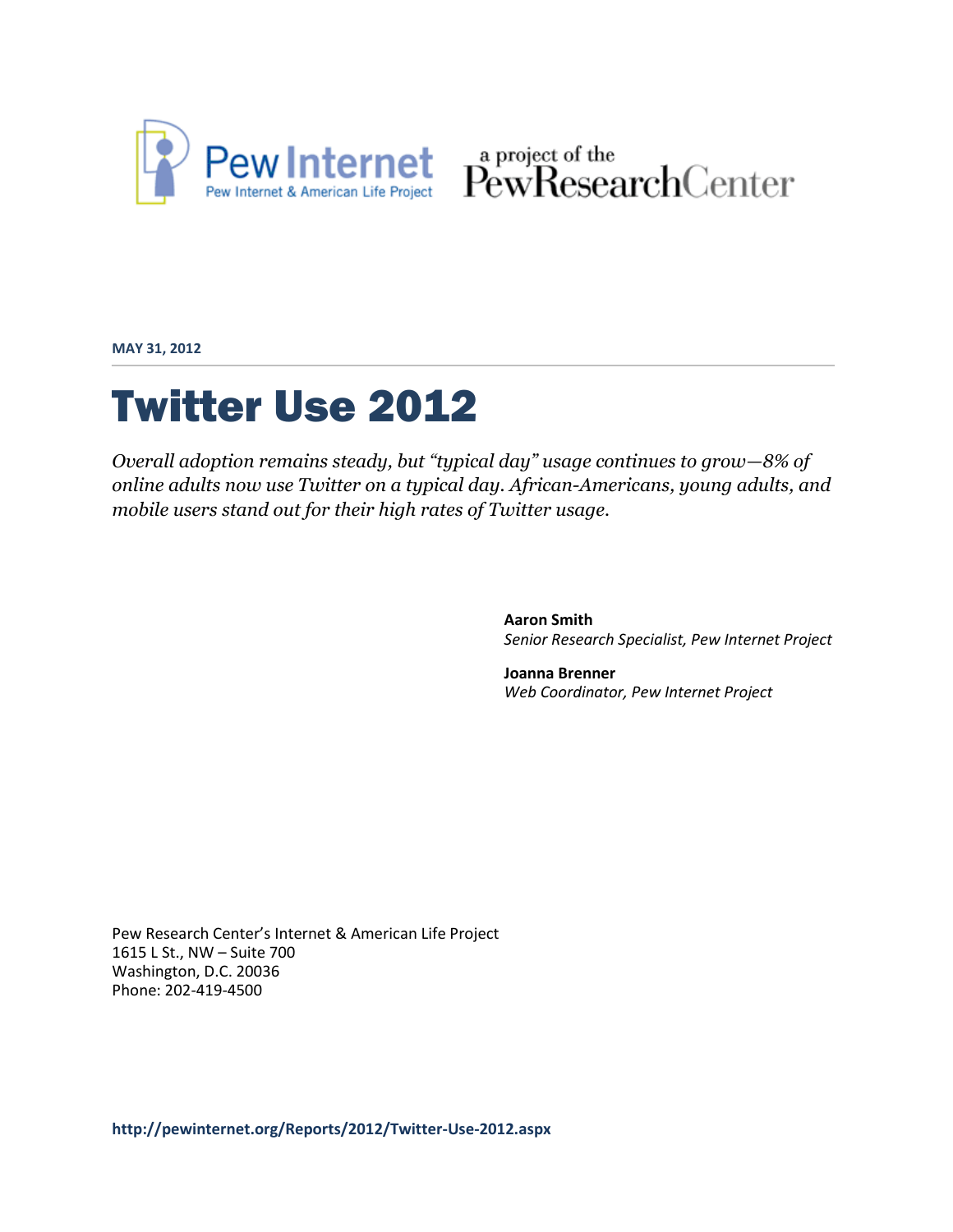## Findings

Some 15% of online adults use Twitter as of February 2012, and 8% do so on a typical day. Although overall Twitter usage has nearly doubled since the Pew Research Center's Internet & American Life Project first asked a stand-alone Twitter question in November 2010, the 15% of online adults who use Twitter as of early 2012 is similar to the 13% of such adults who did so in May 2011. At the same time, the proportion of online adults who use Twitter *on a typical day* has doubled since May 2011 and has quadrupled since late 2010—at that point just 2% of online adults [used Twitter on a typical day.](http://www.pewinternet.org/Reports/2010/Twitter-Update-2010.aspx)<sup>1</sup> The rise of smartphones might account for some of the uptick in usage because smartphone users are particularly likely to be using Twitter.



#### Twitter usage over time

*% of internet users who use Twitter*



**Source:** Pew Research Center's Internet & American Life Project Winter 2012 Tracking Survey, January 20- February 19, 2012. N=2,253 adults age 18 and older, including 901 cell phone interviews. Interviews conducted in English and Spanish. Margin of error is +/-2.7 percentage points for internet users (n=1,729).

Several demographic groups stand out as having high rates of Twitter usage relative to their peers:

- African-Americans Black internet users [continue to use Twitter](http://www.pewinternet.org/Reports/2011/Twitter-Update-2011/Main-Report.aspx) at high rates. More than one quarter of online African-Americans (28%) use Twitter, with 13% doing so on a typical day.
- Young adults One quarter (26%) of internet users ages 18-29 use Twitter, nearly double the rate for those ages 30-49. Among the youngest internet users (those ages 18-24), fully 31% are Twitter users.

 $1$  We describe activities on a "typical day" by using data we gather from respondents in answer to questions we ask them about what they did "yesterday"—that is, the day before we reached them for our survey.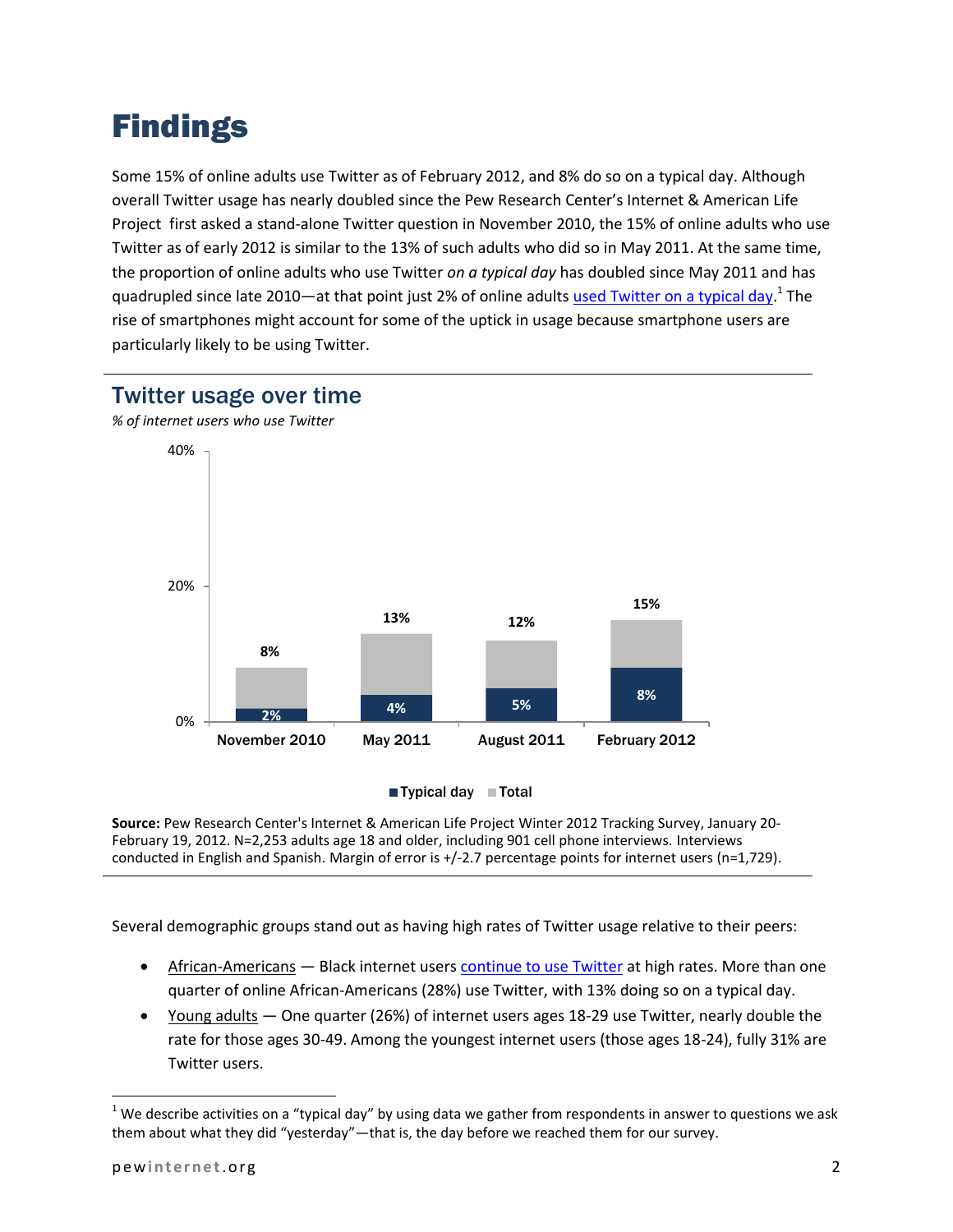• Urban and suburban residents - Residents of urban and suburban areas are significantly more likely to use Twitter than their rural counterparts.

### Who uses Twitter?

*% of internet users within each group who use Twitter*

| All adult internet users (n=1729)           | 15%     |
|---------------------------------------------|---------|
| Men (n=804)                                 | 14      |
| Women (n=925)                               | 15      |
| Age                                         |         |
| 18-29 (n=316)                               | $26***$ |
| 30-49 (n=532)                               | 14      |
| 50-64 (n=521)                               | 9       |
| $65+ (n=320)$                               | 4       |
| Race/ethnicity                              |         |
| White, Non-Hispanic (n=1229)                | 12      |
| Black, Non-Hispanic (n=172)                 | 28 **   |
| Hispanic (n=184)                            | 14      |
| Annual household income                     |         |
| Less than \$30,000/yr (n=390)               | 19      |
| \$30,000-\$49,999 (n=290)                   | 12      |
| \$50,000-\$74,999 (n=250)                   | 14      |
| $$75,000+ (n=523)$                          | 17      |
| <b>Education level</b>                      |         |
| No high school diploma <sup>2</sup> (n=108) | 22      |
| High school grad (n=465)                    | 12      |
| Some College (n=447)                        | 14      |
| College + $(n=698)$                         | 17      |
| <b>Geographic location</b>                  |         |
| Urban (n=520)                               | $19**$  |
| Suburban (n=842)                            | $14**$  |
| Rural (n=280)                               | 8       |

**Source:** Pew Research Center's Internet & American Life Project Winter 2012 Tracking Survey, January 20-February 19, 2012. N=2,253 adults age 18 and older, including 901 cell phone interviews. Interviews conducted in English and Spanish. The margin of error is +/-2.7 percentage points for internet users. \*\*Represents significant difference compared with all other rows in group.

 $^2$  Due to a small number of respondents in this group in our May 2011 survey, we did not report individually on the "no high school diploma" group in our 2011 report on Twitter usage.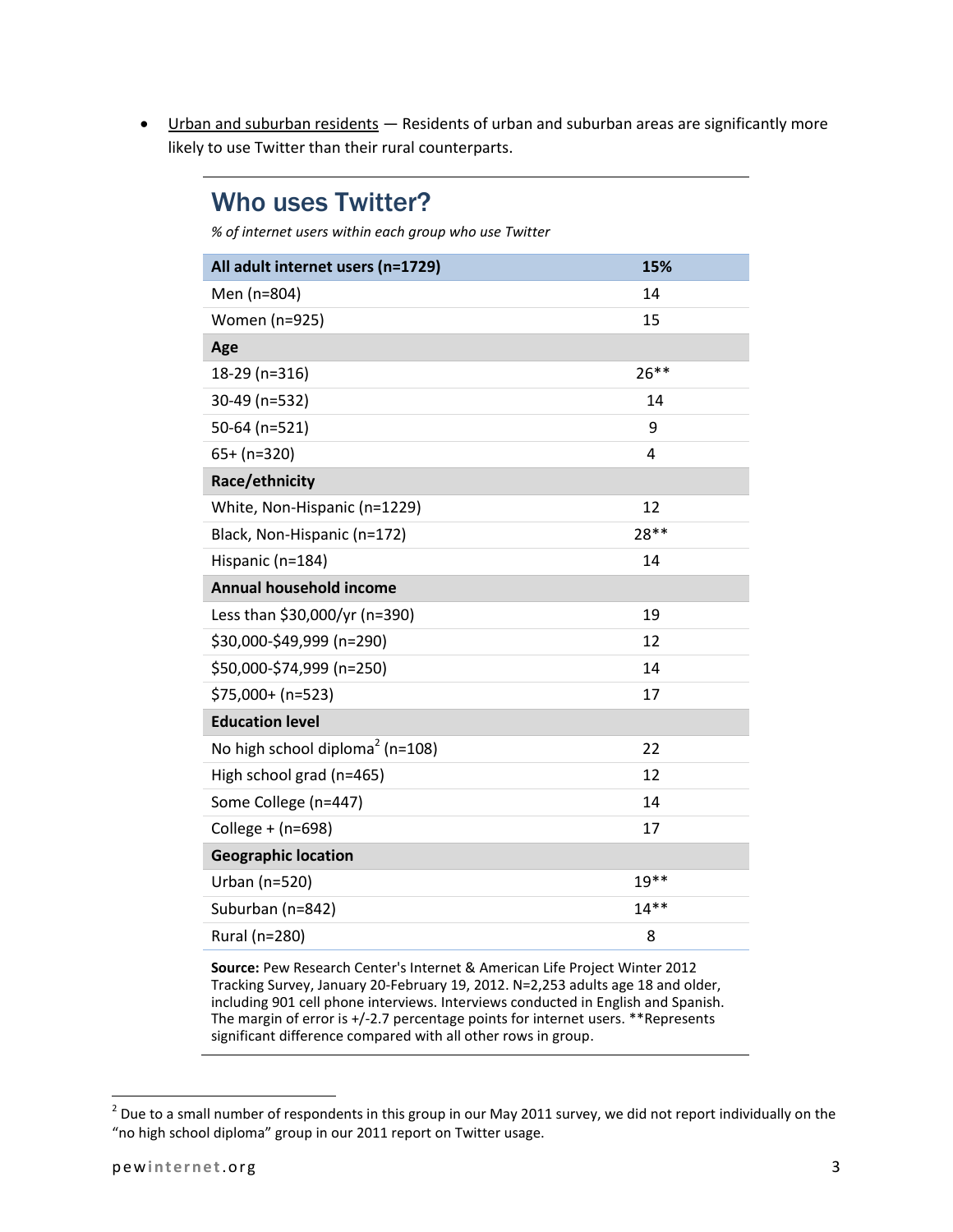#### Twitter use among 18-24 year olds increased dramatically between May 2011 and February 2012, both overall and on a "typical day" basis

Twitter use within the overall population remained steady over the last year, and usage rates within most major demographic groups changed little over the same time period. The youngest adults (those between the ages of 18 and 24) are the primary exception to this trend—nearly one third of internet users in this age group now use Twitter, up from 18% in May of 2011 and 16% in late 2010.<sup>3</sup> Twitter use by those in their mid-20s to mid-40s largely leveled off in the last year after roughly doubling between late 2010 and mid 2011.

#### Twitter adoption by age, 2010-2012

|                                                                                          | November 2010 | <b>May 2011</b> | <b>February 2012</b> |
|------------------------------------------------------------------------------------------|---------------|-----------------|----------------------|
| <b>All adults</b>                                                                        | 8%            | 13%             | 15%                  |
| 18-24                                                                                    | 16            | 18              | 31                   |
| 25-34                                                                                    | 9             | 19              | 17                   |
| 35-44                                                                                    | 8             | 14              | 16                   |
| 45-54                                                                                    | 7             | 9               | 9                    |
| 55-64                                                                                    | 4             | 8               | 9                    |
| $65+$                                                                                    | 4             | 6               | 4                    |
| <b>Sources:</b> Pew Research Center's Internet & American Life Project tracking surveys. |               |                 |                      |

*% of internet users in each group who use Twitter*

**Sources:** Pew Research Center's Internet & American Life Project tracking surveys. 2012 data based on January 20-February 19, 2012 Tracking Survey. N=2,253 adults age 18 and older, including 901 cell phone interviews, margin of error is +/-2.7 percentage points based on internet users (n=1729).

In addition to increasing on an overall basis, the proportion of young internet users who use Twitter on a typical day also doubled over the last year. Fully one in five internet users ages 18-24 (20%) now use Twitter on a typical day, up from 9% in May 2011.

Notably, "typical day" usage among slightly older adults (those ages 25-34) also doubled—from 5% of such internet users in May 2011 to 11% in February 2012—even as overall usage levels within this group remained stable over that time period.

 $3$  This increase among 18-24 year olds did not manifest itself in higher usage rates within the overall population because this group is relatively small; 18-24 year olds represent 16% of the adult internet user population.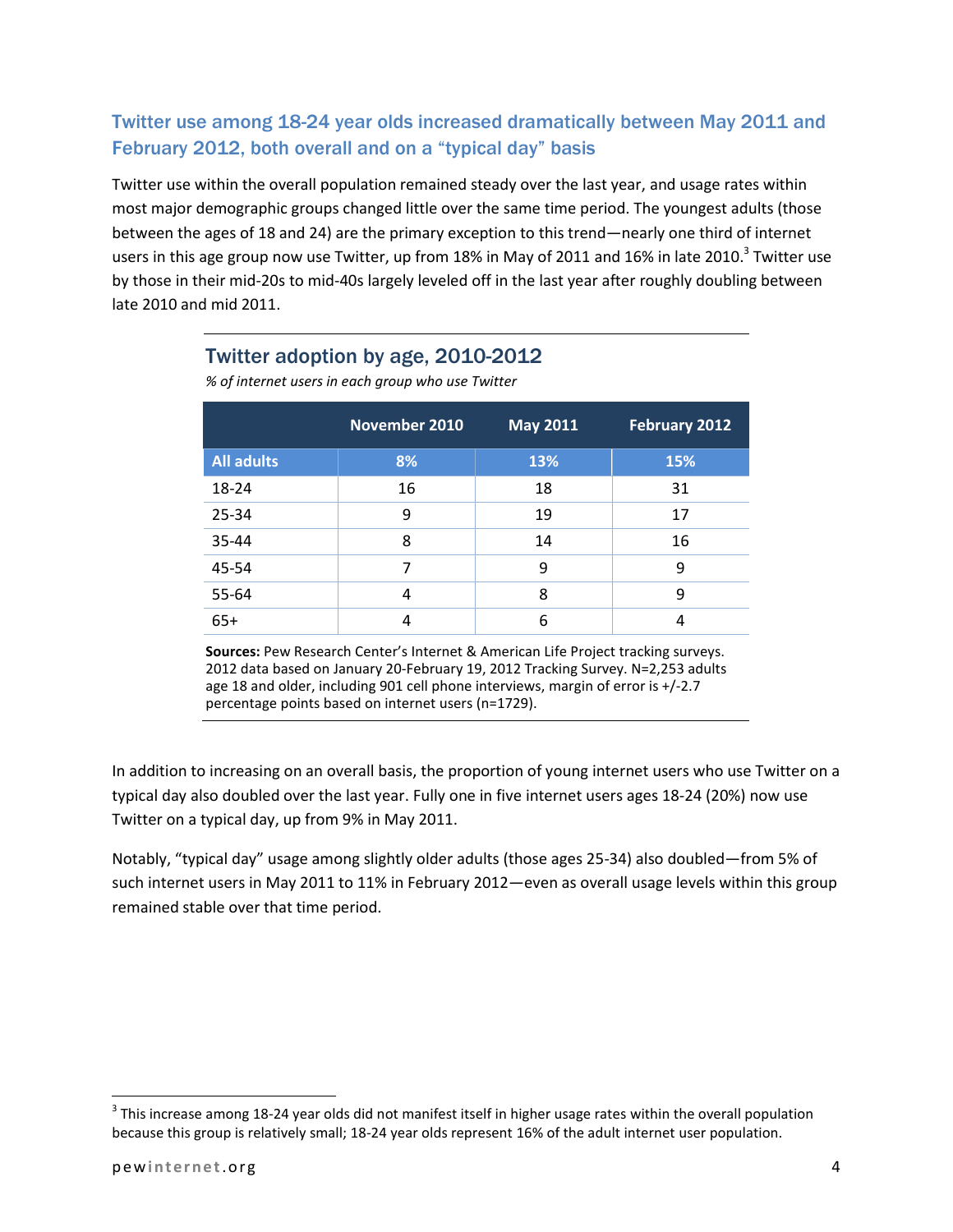#### "Typical day" Twitter use by age, 2010-2012

*% of internet users in each group who use Twitter on a typical day*

|                   | November 2010 | <b>May 2011</b> | <b>February 2012</b> |
|-------------------|---------------|-----------------|----------------------|
| <b>All adults</b> | 2%            | 4%              | 8%                   |
| 18-24             | 4             | 9               | 20                   |
| 25-34             | 5             | 5               | 11                   |
| 35-44             | 2             | 6               | 9                    |
| 45-54             | $\mathfrak z$ | 3               | 3                    |
| 55-64             | 1             | $\overline{2}$  | 4                    |
| $65+$             | ا>            | <1              |                      |

**Sources:** Pew Research Center's Internet & American Life Project tracking surveys. 2012 data based on January 20-February 19, 2012 Tracking Survey. N=2,253 adults age 18 and older, including 901 cell phone interviews, margin of error is +/-2.7 percentage points based on internet users (n=1729).

#### Twitter and the "Mobile Difference"

We can also see this relationship between youth, mobility and Twitter use when looking specifically at Twitter use on mobile phones. Twitter usage is highly correlated with the use of mobile technologies, especially smartphones. One in five smartphone owners (20%) are Twitter users, with 13% using the service on a typical day. By contrast, internet users who own more basic mobile phones are roughly half as likely to use Twitter overall (9% do so), and just 3% of these more basic phone owners are "typical day" users.

Indeed, this correlation between Twitter adoption and smartphone ownership may help to explain the recent growth in Twitter usage among young adults. Those ages 18-24 are not just the fastest growing group when it comes to Twitter adoption over the last year—they also experienced th[e largest increase](http://pewinternet.org/Reports/2012/Smartphone-Update-2012.aspx) in smartphone ownership of any demographic group over the same time period.

In addition to asking internet users whether they ever use Twitter (regardless of the platform or device used) in our February 2012 tracking survey, we included a question in our April 2012 tracking survey in which we asked adult cell phone owners if they use Twitter specifically on their mobile phones. Overall we found that 9% of cell owners use Twitter on their phones, with 5% doing so on a typical day.<sup>4</sup>

As with general Twitter usage, smartphone owners are much more likely than average to use Twitter on their phones (overall 16% of smartphone owners use Twitter on their phones, and 10% do so on a typical day).

 $<sup>4</sup>$  This question was asked of mobile phone owners who use the internet, email or apps on their phones; the results</sup> here have been recalculated based on all cell owners.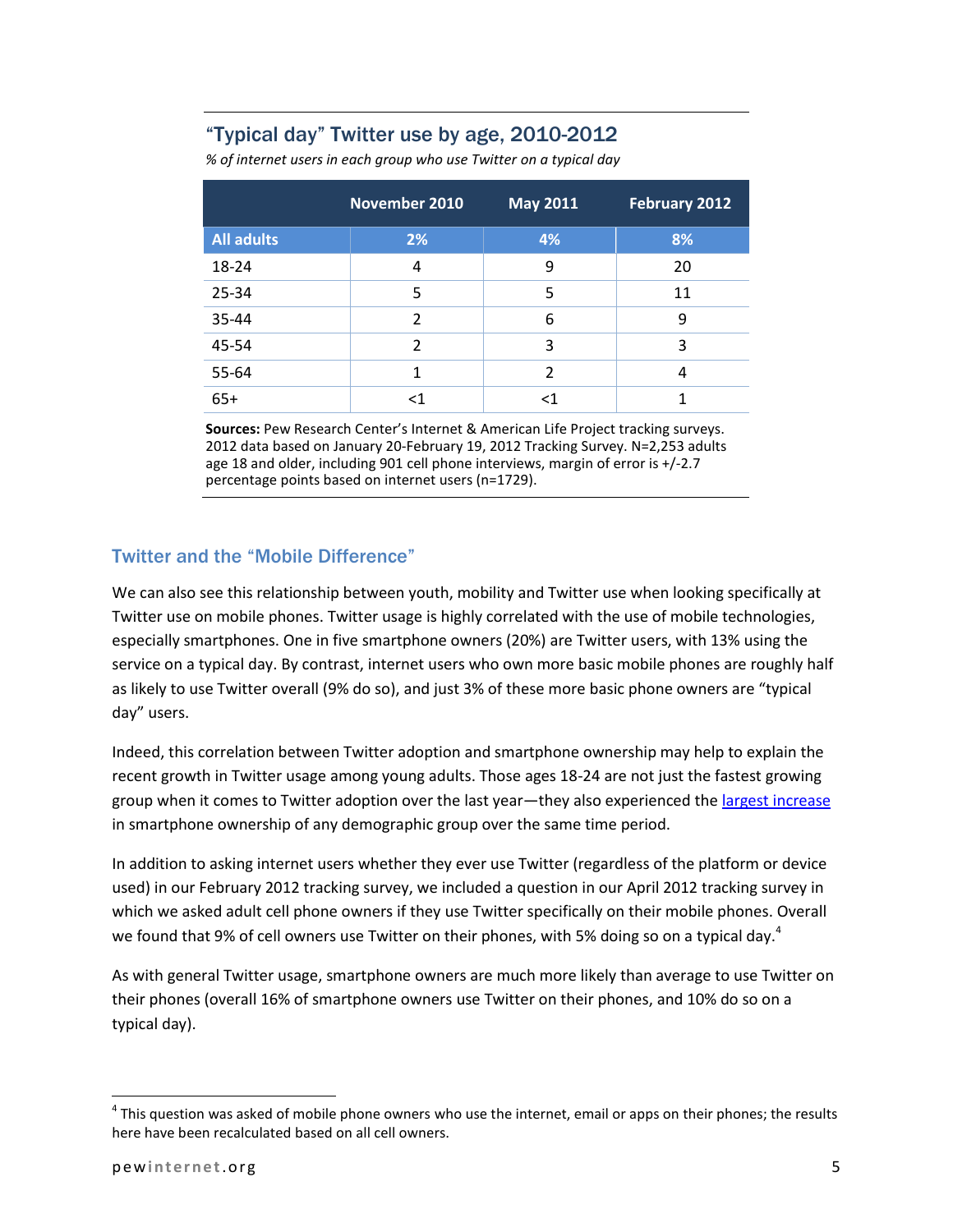As with our general Twitter usage findings, cell owners ages 18-24 are more likely than older cell owners to use Twitter within the context of their mobile devices—fully one in five 18-24 year old cell owners (22%) use Twitter on their phones, and 15% do so on a typical day. African Americans and Latinos (both of whom have high rates of smartphone ownership) also stand out as heavy mobile Twitter users.

#### Who uses Twitter on a cell phone?

*% of adult cell owners in each group who use Twitter on their phones*

| All cell owners (n=1954)       | 9%             |
|--------------------------------|----------------|
| Men (n=895)                    | 9              |
| Women (n=1059)                 | 9              |
| Age                            |                |
| 18-24 (n=225)                  | $22**$         |
| 25-34 (n=230)                  | 14             |
| 35-44 (n=276)                  | 9              |
| 45-54 (n=371)                  | 5              |
| 55-64 (n=387)                  | 3              |
| $65+ (n=429)$                  | $\leq$ 1       |
| Race/ethnicity                 |                |
| White, Non-Hispanic (n=1404)   | $\overline{7}$ |
| Black, Non-Hispanic (n=234)    | $17***$        |
| Hispanic (n=180)               | $12**$         |
| Annual household income        |                |
| Less than \$30,000/yr (n=447)  | $\overline{7}$ |
| \$30,000-\$49,999 (n=316)      | 12             |
| \$50,000-\$74,999 (n=272)      | 11             |
| \$75,000+ (n=538)              | 9              |
| <b>Education level</b>         |                |
| No high school diploma (n=156) | 10             |
| High school grad (n=542)       | 6              |
| Some College (n=490)           | 9              |
| College + (n=752)              | 11             |
| <b>Geographic location</b>     |                |
| Urban (n=557)                  | 10             |
| Suburban (n=993)               | 9              |
| Rural (n=316)                  | 6              |

**Source:** Pew Research Center's Internet & American Life Project Spring 2012 Tracking Survey, March 15-April 3, 2012. N=2,254 adults age 18 and older, including 903 cell phone interviews. Interviews conducted in English and Spanish. Margin of error is +/-2.6 percentage points for cell owners. \*\*Represents significant difference compared with all other rows in group.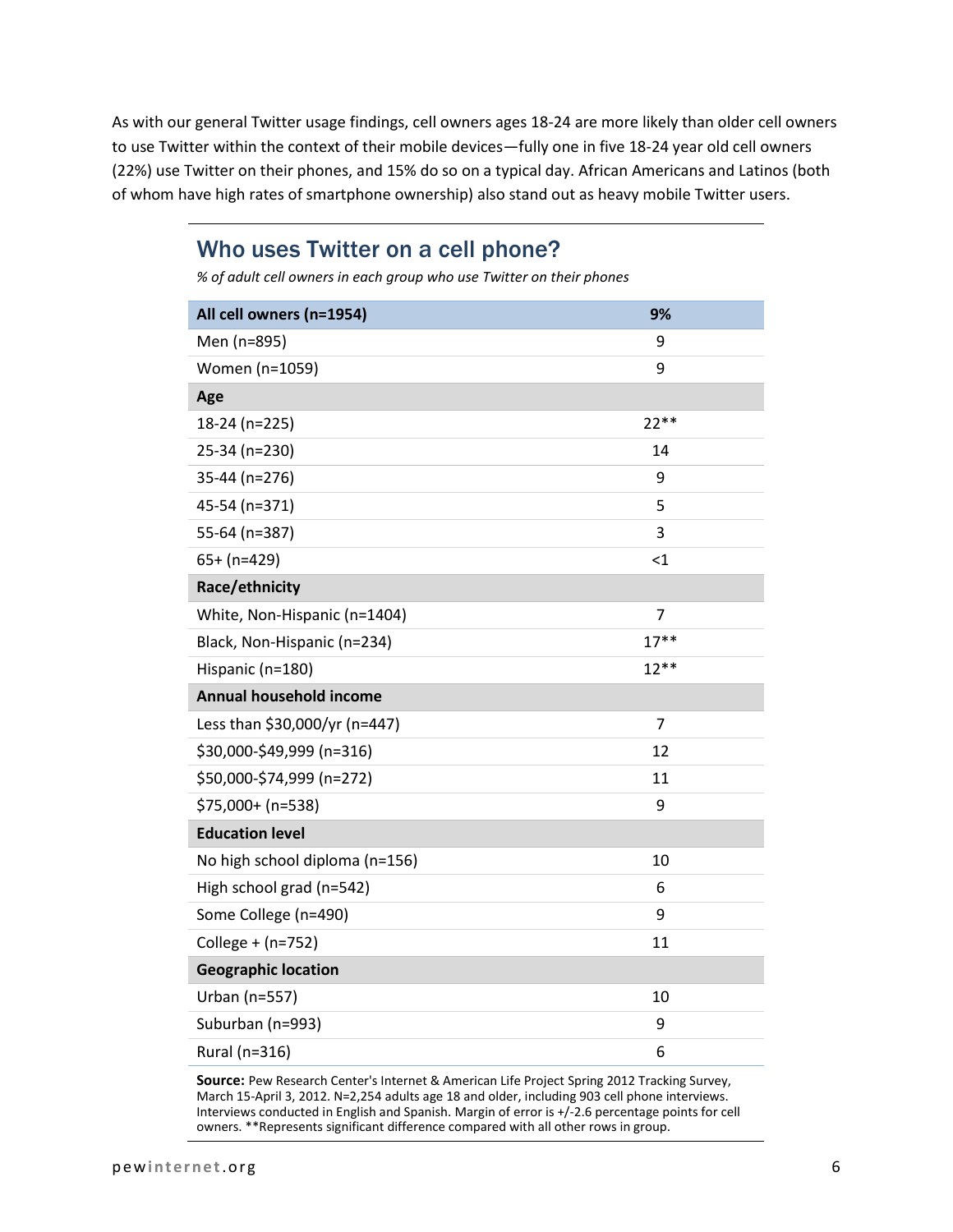### Survey Questions and Methodology

#### **Winter Tracking Survey 2012** Final Topline 02/22/2012

Data for January 20–February 19, 2012

Princeton Survey Research Associates International for the Pew Research Center's Internet & American Life Project

Sample: n=2,253 national adults, age 18 and older, including 901 cell phone interviews Interviewing dates: 01.20.2012 – 02.19.2012

Margin of error is plus or minus 2 percentage points for results based on Total [n=2,253] Margin of error is plus or minus 3 percentage points for results based on internet users  $[n=1,729]$ 

**WEB1** Next... Please tell me if you ever use the internet to do any of the following things. Do you ever use the internet to...[INSERT; RANDOMIZE]? / Did you happen to do this yesterday, or not?

Based on all internet users [N=1,729]

|               | <b>TOTAL HAVE</b><br><b>EVER DONE</b><br><b>THIS</b> | DID<br>YESTERDAY | <b>HAVE NOT</b><br>DONE THIS | DON'T KNOW | <b>REFUSED</b> |
|---------------|------------------------------------------------------|------------------|------------------------------|------------|----------------|
| Use Twitter   |                                                      |                  |                              |            |                |
| Current       | 15                                                   | 8                | 85                           | $\ast$     | 0              |
| August 2011   | 12                                                   | 5                | 88                           | $\ast$     | 0              |
| May 2011      | 13                                                   | 4                | 87                           | $\ast$     | 0              |
| January 2011  | 10                                                   | n/a              | 90                           | $\ast$     | $\ast$         |
| December 2010 | 12                                                   | n/a              | 88                           | $\ast$     | 0              |
| November 2010 | 8                                                    |                  | 92                           |            | $\ast$         |

This report is based on the findings of a survey on Americans' use of the Internet. The results in this report are based on data from telephone interviews conducted by Princeton Survey Research Associates International from January 20 to February 19, 2012, among a sample of 2,253 adults, age 18 and older. Telephone interviews were conducted in English and Spanish by landline (1,352) and cell phone (901, including 440 without a landline phone). For results based on the total sample, one can say with 95% confidence that the error attributable to sampling is plus or minus 2.3 percentage points. For results based Internet users (n=1,729), the margin of sampling error is plus or minus 2.7 percentage points. In addition to sampling error, question wording and practical difficulties in conducting telephone surveys may introduce some error or bias into the findings of opinion polls.

A combination of landline and cellular random digit dial (RDD) samples was used to represent all adults in the continental United States who have access to either a landline or cellular telephone. Both samples were provided by Survey Sampling International, LLC (SSI) according to PSRAI specifications. Numbers for the landline sample were selected with probabilities in proportion to their share of listed telephone households from active blocks (area code + exchange + two-digit block number) that contained three or more residential directory listings. The cellular sample was not list-assisted, but was drawn through a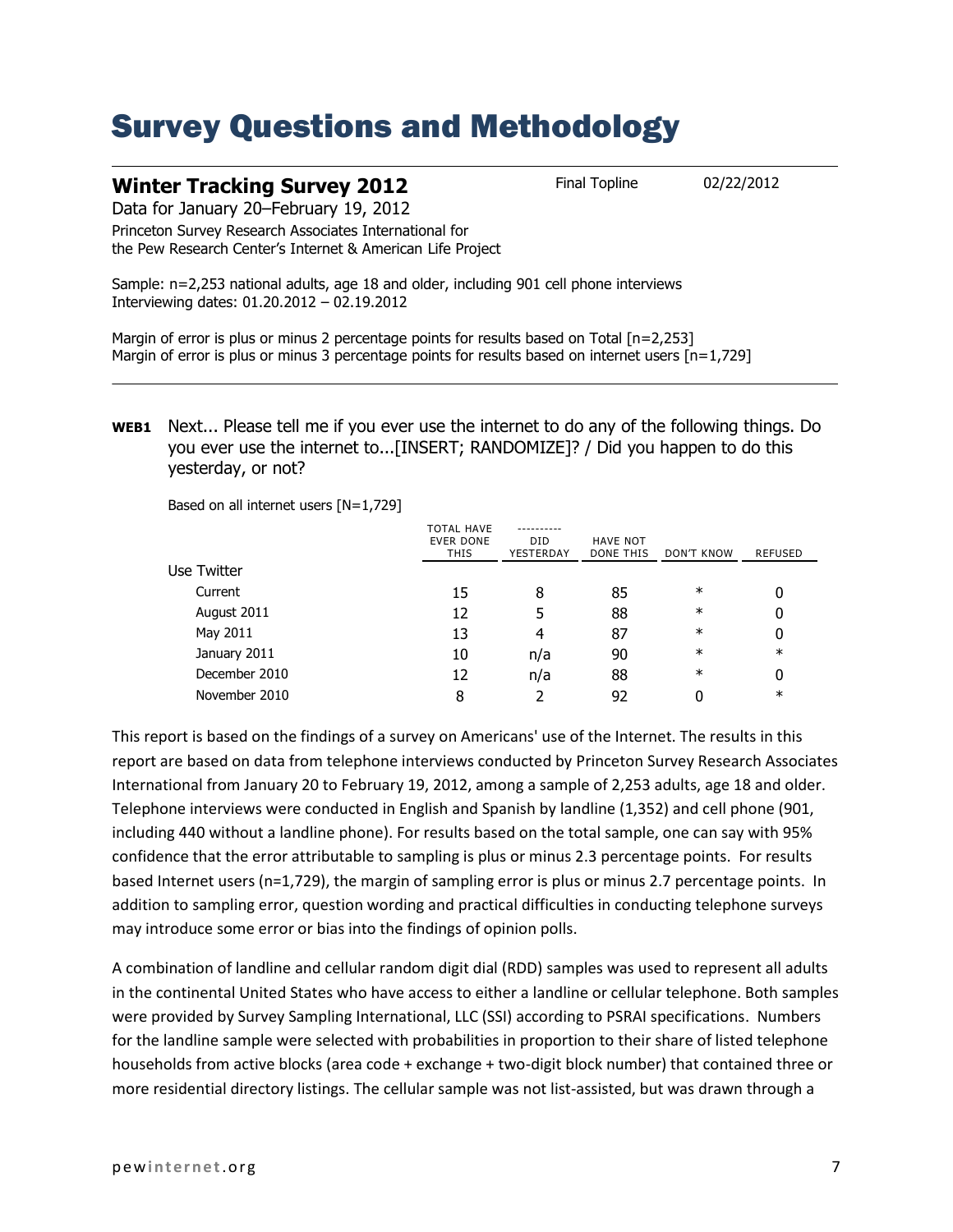systematic sampling from dedicated wireless 100-blocks and shared service 100-blocks with no directory-listed landline numbers.

New sample was released daily and was kept in the field for at least five days. The sample was released in replicates, which are representative subsamples of the larger population. This ensures that complete call procedures were followed for the entire sample. At least 7 attempts were made to complete an interview at a sampled telephone number. The calls were staggered over times of day and days of the week to maximize the chances of making contact with a potential respondent. Each number received at least one daytime call in an attempt to find someone available. For the landline sample, interviewers asked to speak with the youngest adult male or female currently at home based on a random rotation. If no male/female was available, interviewers asked to speak with the youngest adult of the other gender. For the cellular sample, interviews were conducted with the person who answered the phone. Interviewers verified that the person was an adult and in a safe place before administering the survey. Cellular sample respondents were offered a post-paid cash incentive for their participation. All interviews completed on any given day were considered to be the final sample for that day.

Weighting is generally used in survey analysis to compensate for sample designs and patterns of nonresponse that might bias results. A two-stage weighting procedure was used to weight this dual-frame sample. The first-stage corrected for different probabilities of selection associated with the number of adults in each household and each respondent's telephone usage patterns. This weighting also adjusts for the overlapping landline and cell sample frames and the relative sizes of each frame and each sample.

The second stage of weighting balances sample demographics to population parameters. The sample is balanced to match national population parameters for sex, age, education, race, Hispanic origin, region (U.S. Census definitions), population density, and telephone usage. The Hispanic origin was split out based on nativity; U.S born and non-U.S. born. The White, non-Hispanic subgroup is also balanced on age, education and region. The basic weighting parameters came from a special analysis of the Census Bureau's 2011 Annual Social and Economic Supplement (ASEC) that included all households in the United States. The population density parameter was derived from Census 2000 data. The cell phone usage parameter came from an analysis of the July-December 2010 National Health Interview Survey.

Following is the full disposition of all sampled telephone numbers: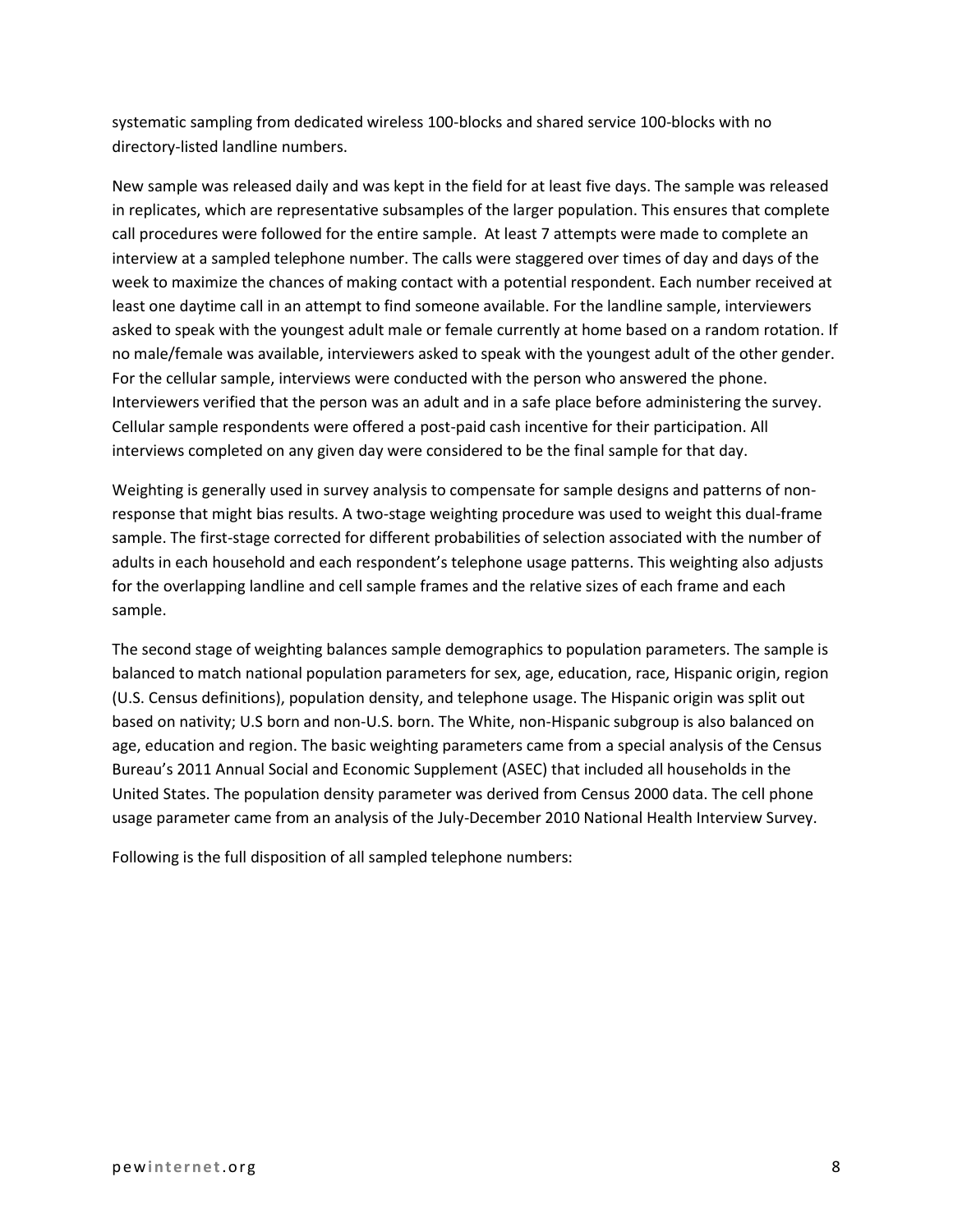| <b>Sample Disposition</b> |        |                                  |
|---------------------------|--------|----------------------------------|
| Landline                  | Cell   |                                  |
| 33,732                    | 22,499 | <b>Total Numbers Dialed</b>      |
|                           |        |                                  |
| 1,396                     | 274    | Non-residential                  |
| 1,483                     | 47     | Computer/Fax                     |
| 8                         | ----   | Cell phone                       |
| 14,936                    | 8,237  | Other not working                |
| 3,094                     | 467    | Additional projected not working |
| 12,815                    | 13,474 | Working numbers                  |
| 38.0%                     | 59.9%  | <b>Working Rate</b>              |
|                           |        |                                  |
| 1,031                     | 156    | No Answer / Busy                 |
| 4,290                     | 5,288  | Voice Mail                       |
| 40                        | 16     | <b>Other Non-Contact</b>         |
| 7,454                     | 8,014  | Contacted numbers                |
| 58.2%                     | 59.5%  | <b>Contact Rate</b>              |
|                           |        |                                  |
| 513                       | 1,256  | Callback                         |
| 5,491                     | 5,273  | Refusal                          |
| 1,450                     | 1,485  | Cooperating numbers              |
| 19.5%                     | 18.5%  | <b>Cooperation Rate</b>          |
|                           |        |                                  |
| 67                        | 41     | Language Barrier                 |
|                           | 524    | Child's cell phone               |
| 1,383                     | 920    | Eligible numbers                 |
| 95.4%                     | 62.0%  | <b>Eligibility Rate</b>          |
|                           |        |                                  |
| 31                        | 19     | Break-off                        |
| 1,352                     | 901    | Completes                        |
| 97.8%                     | 97.9%  | <b>Completion Rate</b>           |
|                           |        |                                  |
| 11.1%                     | 10.8%  | <b>Response Rate</b>             |

The disposition reports all of the sampled telephone numbers ever dialed from the original telephone number samples. The response rate estimates the fraction of all eligible respondents in the sample that were ultimately interviewed. At PSRAI it is calculated by taking the product of three component rates:

- Contact rate the proportion of working numbers where a request for interview was made
- Cooperation rate the proportion of contacted numbers where a consent for interview was at least initially obtained, versus those refused
- Completion rate the proportion of initially cooperating and eligible interviews that were completed

Thus the response rate for the landline sample was 11 percent. The response rate for the cellular sample was 11 percent.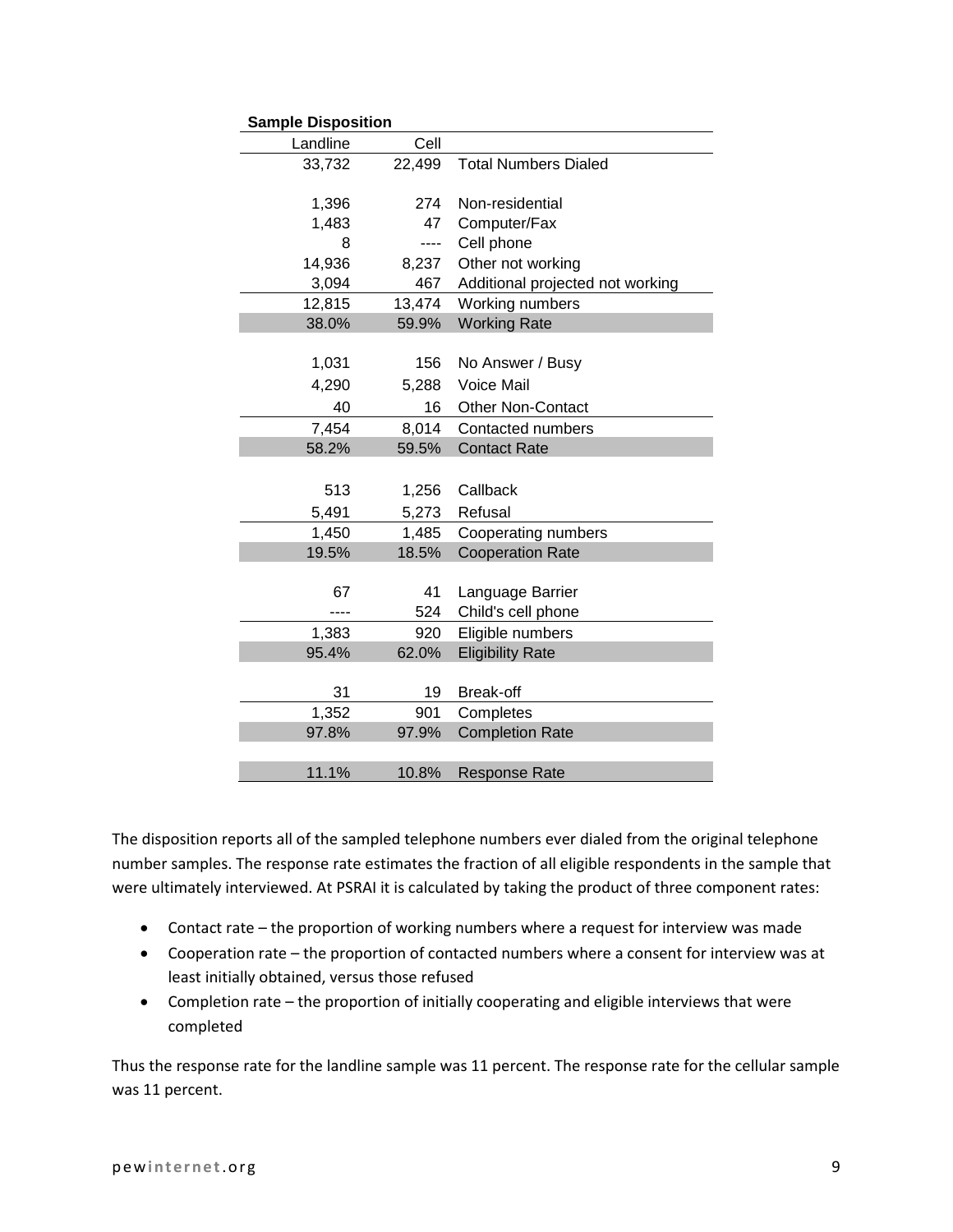#### **Spring Tracking Survey 2012** Final Topline 04/10/2012

Data for March 15–April 3, 2012 Princeton Survey Research Associates International for

the Pew Research Center's Internet & American Life Project

Sample: n=2,254 national adults, age 18 and older, including 903 cell phone interviews Interviewing dates: 03.15.2012 – 04.03.2012

Margin of error is plus or minus 2 percentage points for results based on Total [n=2,254] Margin of error is plus or minus 3 percentage points for results based on cell phone owners [n=1,954] Margin of error is plus or minus 4 percentage points for results based on those who use the internet or email on their cell phone or download apps to their cell phone [n=953]

#### **MOB1** Next... Please tell me if you ever use your cell phone to do any of the following things. Do you ever use your cell phone to... [INSERT ITEMS; RANDOMIZE]? / [IF YES: Did you happen to do this YESTERDAY, or not?]

Based on those who use the internet or email on their cell phone or download apps to their cell phone [N=953]

|             | <b>TOTAL HAVE</b><br><b>EVER DONE</b><br>THIS |  | HAVE NOT<br>DONE THIS | DON'T KNOW | REFUSED |
|-------------|-----------------------------------------------|--|-----------------------|------------|---------|
| Use Twitter |                                               |  |                       |            |         |
| Current     | 16                                            |  | 84                    | ∗          |         |

This report is based on the findings of a survey on Americans' use of the Internet. The results in this report are based on data from telephone interviews conducted by Princeton Survey Research Associates International from March 15 to April 3, 2012, among a sample of 2,254 adults, age 18 and older. Telephone interviews were conducted in English and Spanish by landline (1,351) and cell phone (903, including 410 without a landline phone). For results based on the total sample, one can say with 95% confidence that the error attributable to sampling is plus or minus 2.4 percentage points. For results based Internet users (n=1,803), the margin of sampling error is plus or minus 2.7 percentage points. In addition to sampling error, question wording and practical difficulties in conducting telephone surveys may introduce some error or bias into the findings of opinion polls.

A combination of landline and cellular random digit dial (RDD) samples was used to represent all adults in the continental United States who have access to either a landline or cellular telephone. Both samples were provided by Survey Sampling International, LLC (SSI) according to PSRAI specifications. Numbers for the landline sample were selected with probabilities in proportion to their share of listed telephone households from active blocks (area code + exchange + two-digit block number) that contained three or more residential directory listings. The cellular sample was not list-assisted, but was drawn through a systematic sampling from dedicated wireless 100-blocks and shared service 100-blocks with no directory-listed landline numbers.

New sample was released daily and was kept in the field for at least five days. The sample was released in replicates, which are representative subsamples of the larger population. This ensures that complete call procedures were followed for the entire sample. At least 7 attempts were made to complete an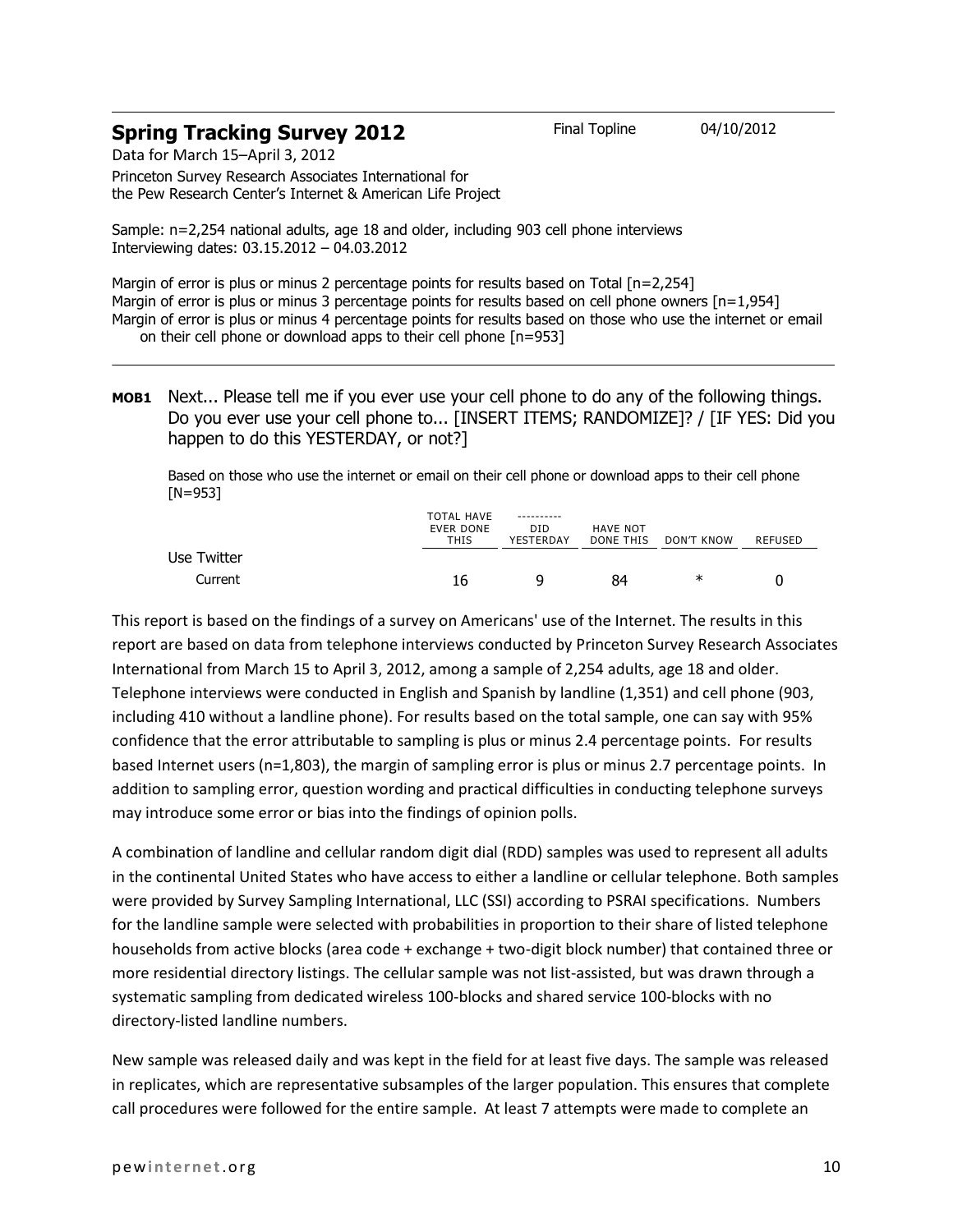interview at a sampled telephone number. The calls were staggered over times of day and days of the week to maximize the chances of making contact with a potential respondent. Each number received at least one daytime call in an attempt to find someone available. For the landline sample, interviewers asked to speak with the youngest adult male or female currently at home based on a random rotation. If no male/female was available, interviewers asked to speak with the youngest adult of the other gender. For the cellular sample, interviews were conducted with the person who answered the phone. Interviewers verified that the person was an adult and in a safe place before administering the survey. Cellular sample respondents were offered a post-paid cash incentive for their participation. All interviews completed on any given day were considered to be the final sample for that day.

Weighting is generally used in survey analysis to compensate for sample designs and patterns of nonresponse that might bias results. A two-stage weighting procedure was used to weight this dual-frame sample. The first-stage corrected for different probabilities of selection associated with the number of adults in each household and each respondent's telephone usage patterns. This weighting also adjusts for the overlapping landline and cell sample frames and the relative sizes of each frame and each sample.

The second stage of weighting balances sample demographics to population parameters. The sample is balanced to match national population parameters for sex, age, education, race, Hispanic origin, region (U.S. Census definitions), population density, and telephone usage. The Hispanic origin was split out based on nativity; U.S born and non-U.S. born. The White, non-Hispanic subgroup is also balanced on age, education and region. The basic weighting parameters came from a special analysis of the Census Bureau's 2011 Annual Social and Economic Supplement (ASEC) that included all households in the United States. The population density parameter was derived from Census 2000 data. The cell phone usage parameter came from an analysis of the July-December 2010 National Health Interview Survey

Following is the full disposition of all sampled telephone numbers: